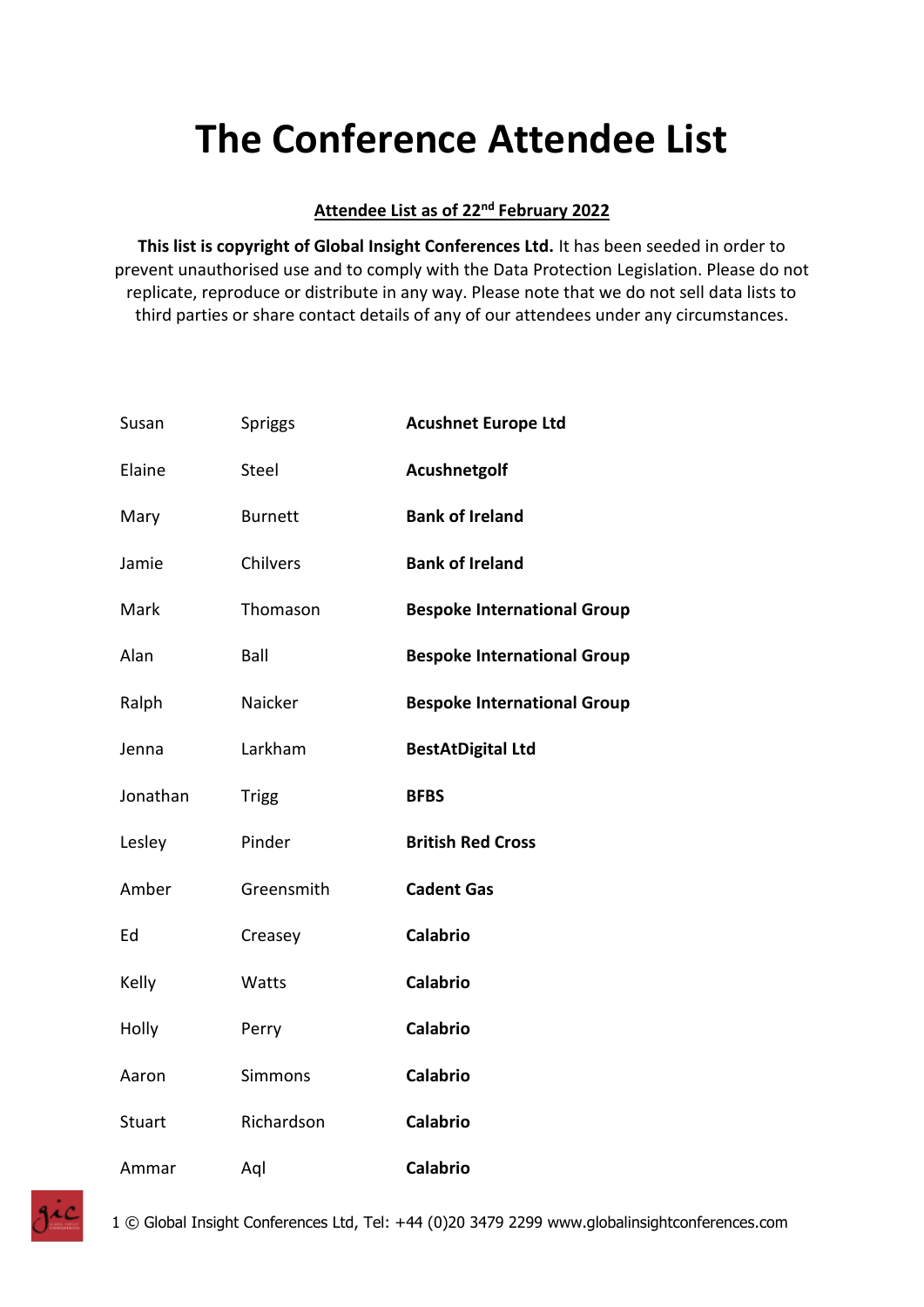| <b>Nick</b>  | De Bruxelles     | <b>Cats Protection</b>                              |
|--------------|------------------|-----------------------------------------------------|
| Nora         | Zukauskaite      | Ciaté London; Lottie London; Skin Proud             |
| Marie        | McGhee           | <b>City Facilities Management Holdings (UK) Ltd</b> |
| Carrie       | Fraser           | <b>City Facilities Management Holdings (UK) Ltd</b> |
| Zeph         | <b>Brown</b>     | <b>Clear M&amp;C Saatchi</b>                        |
| Damian       | Symons           | <b>Clear M&amp;C Saatchi</b>                        |
| Phil         | Durand           | confirmit                                           |
| Susan        | Connolly         | <b>Connolly Spar</b>                                |
| Jez          | Groom            | <b>Cowry Consulting</b>                             |
| Nikki        | De Bruin         | <b>Cowry Consulting</b>                             |
| Ziba         | Goddard          | <b>Cowry Consulting</b>                             |
| Raphy        | March            | <b>Cowry Consulting</b>                             |
| <b>Bobby</b> | Singh            | <b>Customertimes</b>                                |
| Adam         | Ezro             | <b>Dynata</b>                                       |
| Tamás        | <b>Kovalcsik</b> | <b>E.ON Hungaria</b>                                |
| Frida        | Persson          | <b>Ellos Group</b>                                  |
| Lewis        | Parker           | <b>Envision Intelligent Solutions Ltd.</b>          |
| Jason        | Linklater        | <b>Envision Intelligent Solutions Ltd.</b>          |
| Amanda       | Campbell         | <b>Envision Intelligent Solutions Ltd.</b>          |
| Kyri         | Droussiotis      | Forsta                                              |
| Morgan       | Evans            | <b>GemSeek</b>                                      |
| Fabio        | Kellett          | <b>Grünenthal GmbH &amp; Co. KG</b>                 |
| Kate         | Hurtig           | <b>Grünenthal Ltd</b>                               |

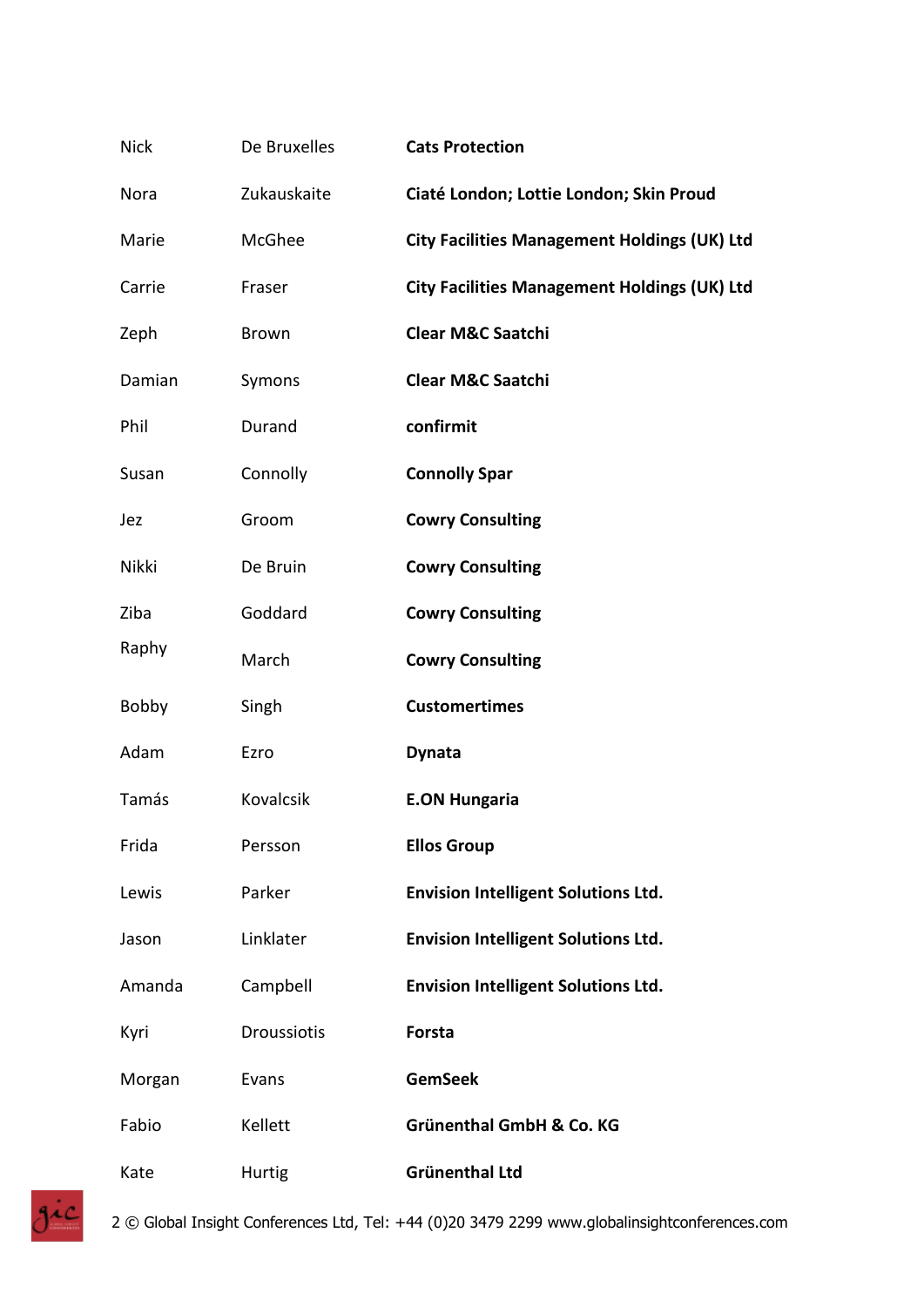| Dan      | Sermon        | Grünenthal Ltd.                              |
|----------|---------------|----------------------------------------------|
| Sharon   | Millard       | <b>Halfords</b>                              |
| Patrick  | Zinga         | <b>Heineken UK</b>                           |
| Olya     | Diachuk       | <b>Heineken UK</b>                           |
| Paul     | Turp          | <b>Hellon</b>                                |
| Natasha  | Vince         | <b>Hellon</b>                                |
| Michelle | Anderson      | <b>HGS</b>                                   |
| Tanay    | Gandhi        | <b>HGS</b>                                   |
| Ceri     | Jenkins       | <b>Hodder Education</b>                      |
| Natalie  | <b>Bailey</b> | <b>Hodder Education</b>                      |
| Ilko     | Batakliev     | <b>HSBC</b>                                  |
| Lee      | Appleby       | <b>Hyundai Construction Equipment Europe</b> |
| Emma     | Dutton        | <b>Hyundai Construction Equipment Europe</b> |
| Antonia  | Antoniou      | <b>Julius Baer International Ltd</b>         |
| Emma     | North         | <b>KMI Brands Ltd</b>                        |
| Ashley   | Watton        | <b>KMI Brands Ltd</b>                        |
| Lisa     | Stone         | <b>KMI Brands Ltd</b>                        |
| Claire   | Green         | <b>KMI Brands Ltd</b>                        |
| John     | Perrin        | Kore.ai                                      |
| Jay      | Bopa Rai      | Kore.ai                                      |
| Chris    | Tew           | <b>KP Snacks Ltd</b>                         |
| Jemma    | Marchant      | <b>Krow Group</b>                            |
| Eliot    | Sykes         | <b>Krow Group</b>                            |

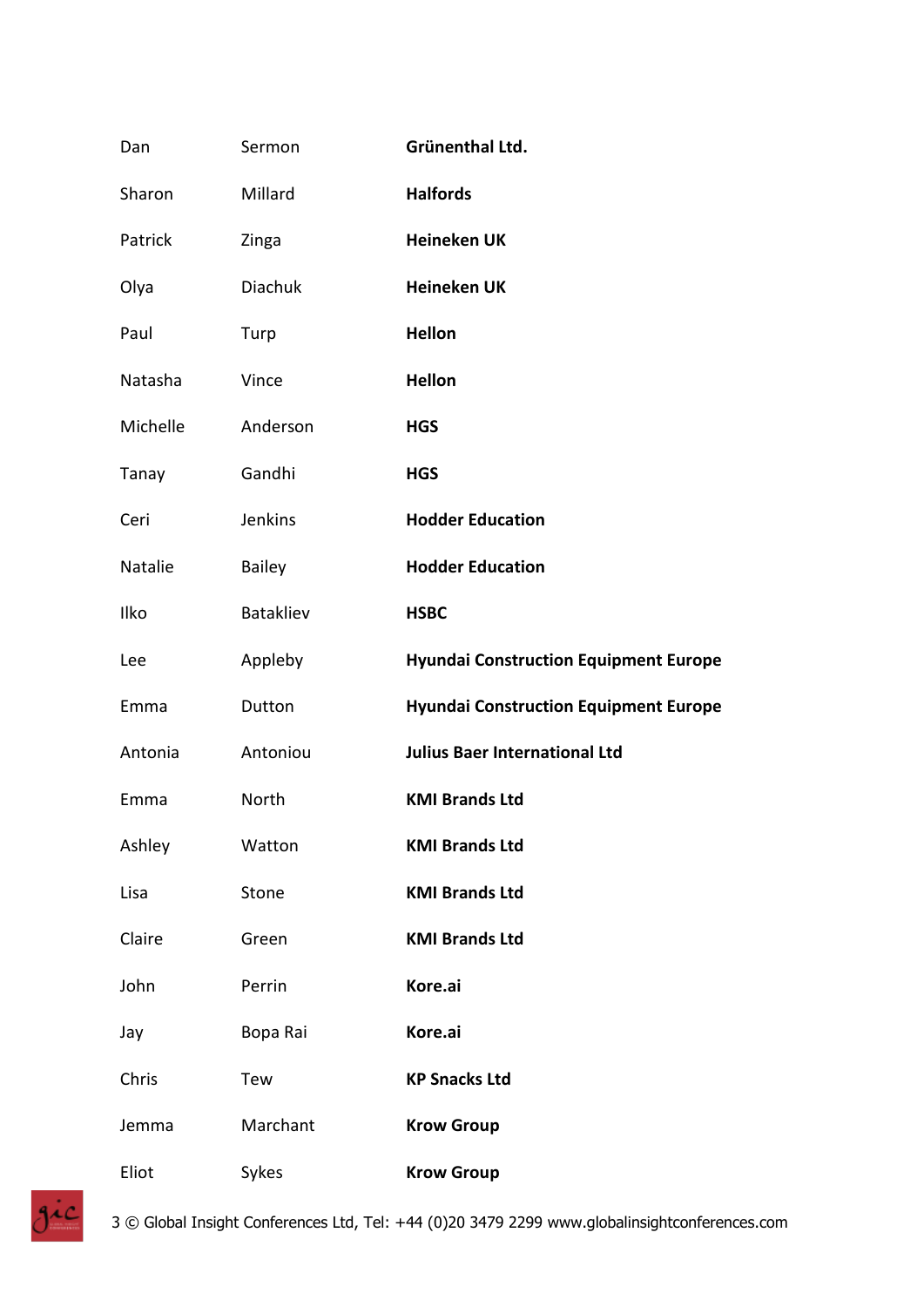| Paul         | <b>Boulton</b>         | <b>Kwik-Fit</b>                         |
|--------------|------------------------|-----------------------------------------|
| Michelle     | Smeaton                | L&G                                     |
| Charlotte    | May                    | <b>Legal &amp; General</b>              |
| Graeme       | Gilovitz               | Lightico                                |
| Moti         | Gabay                  | Lightico                                |
| Glyn         | Luckett                | <b>Maru Matchbox</b>                    |
| Naomi        | Clark                  | <b>Mayden</b>                           |
| Isabel       | Harrison               | <b>Mayden</b>                           |
| Heather      | Herbert                | <b>Mayden</b>                           |
| Clare        | Mason                  | <b>Mayden</b>                           |
| <b>Becky</b> | Land                   | <b>Mayden</b>                           |
| Kelsey       | <b>Griffiths Thorn</b> | <b>Mayden</b>                           |
| Dave         | <b>Higgins</b>         | <b>MGI Learning</b>                     |
| Jamie        | Dormandy               | <b>Money &amp; Pensions Service</b>     |
| <b>Nick</b>  | Constantinou           | <b>Monstarlab</b>                       |
| Amale        | Ghalbouni              | <b>Monstarlab</b>                       |
| Janelle      | Kelly                  | <b>Monstarlab</b>                       |
| Salma        | Gaber                  | Monstarlab                              |
| Alexander    | Holdsworth             | <b>Monstarlab</b>                       |
| <b>Nick</b>  | Constantinou           | Monstarlab                              |
| Amanda       | <b>Boote</b>           | <b>Motif</b>                            |
| Chris        | Hall                   | <b>Motif</b>                            |
| Claire       | O'Grady                | <b>Musgrave Retail Partners Ireland</b> |

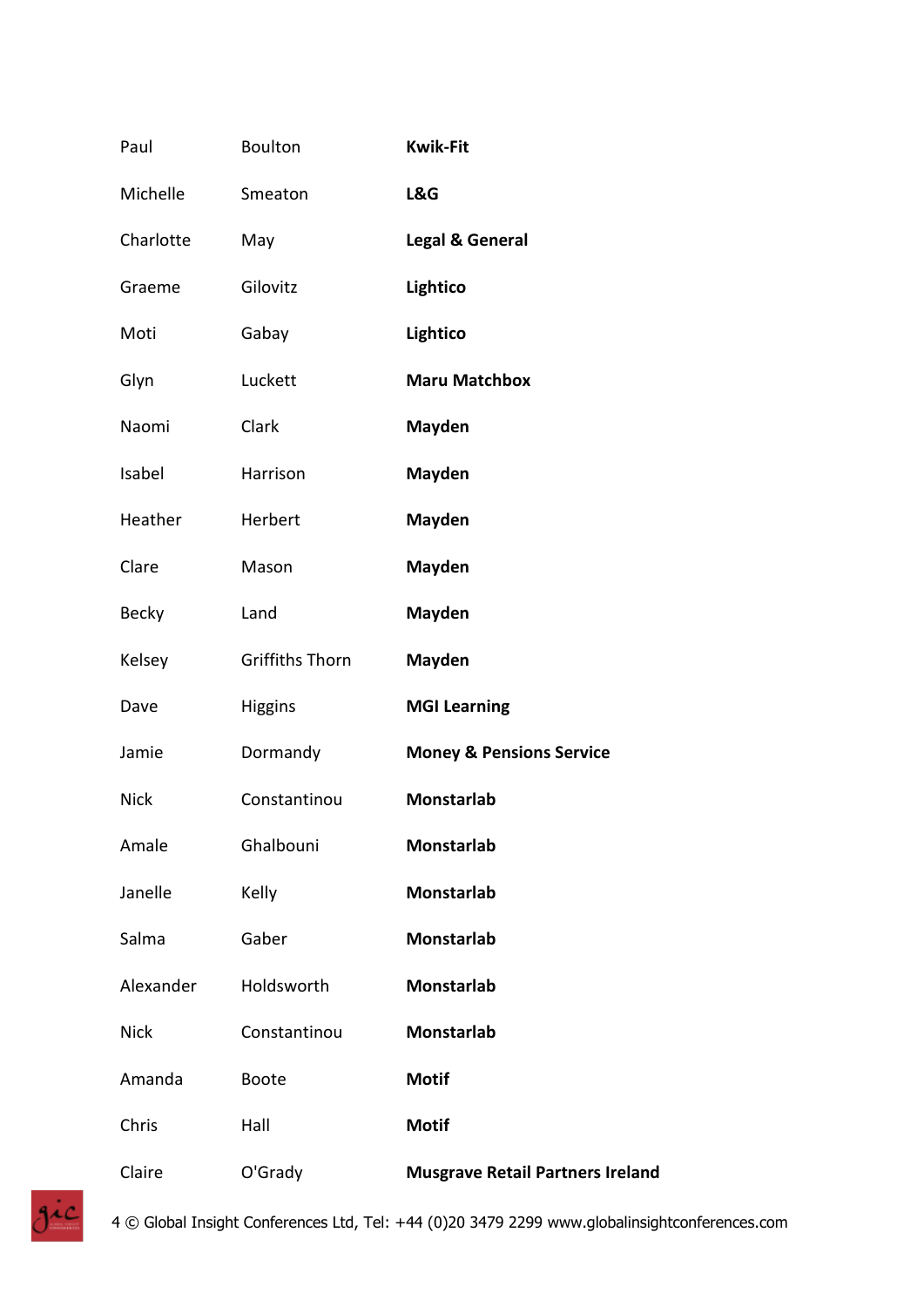| Alan      | Mitchell         | <b>Neos Networks</b>                                          |
|-----------|------------------|---------------------------------------------------------------|
| Lisa      | Miles            | <b>Neos Networks</b>                                          |
| Derek     | Carr             | <b>NHS BT</b>                                                 |
| Jivesh    | Juneja           | <b>Nissan</b>                                                 |
| Serena    | Langley          | <b>NSPCC</b>                                                  |
| Neil      | Fulton           | Odigo                                                         |
| Gregor    | Campbell         | Odigo                                                         |
| Line      | Nexoe Leth       | PBU (The Pension Fund of Early Childhood and Youth Educators) |
| Torben    | Skov Groenbech   | PBU (The Pension Fund of Early Childhood and Youth Educators) |
| Ana       | Walter Hestkjaer | PBU (The Pension Fund of Early Childhood and Youth Educators) |
| Jamie     | Dobbin           | <b>Pension Insurance Corporation</b>                          |
| Alisdair  | Jones            | Piano Software, Inc.                                          |
| James     | <b>Beevis</b>    | Piano Software, Inc.                                          |
| Katie     | Palmer           | <b>Plumbs Ltd</b>                                             |
| Andy      | Rowbotham        | <b>Plumbs Ltd</b>                                             |
| Louisa    | Evans            | Porta-gym                                                     |
| Kerrie    | Hibbert          | <b>Practice Plan</b>                                          |
| Michael   | Gartside         | <b>Practice Plan</b>                                          |
| Severin   | Mayer-Heinisch   | <b>Raiffeisen Bank International AG</b>                       |
| Theresa   | Walker           | <b>Richemont International SA</b>                             |
| Gemma     | Starley          | <b>Rift Group</b>                                             |
| Pierluigi | <b>Bosco</b>     | <b>Royal Dutch Shell</b>                                      |
| Nathalie  | Mcentree         | <b>RSA Insurance</b>                                          |

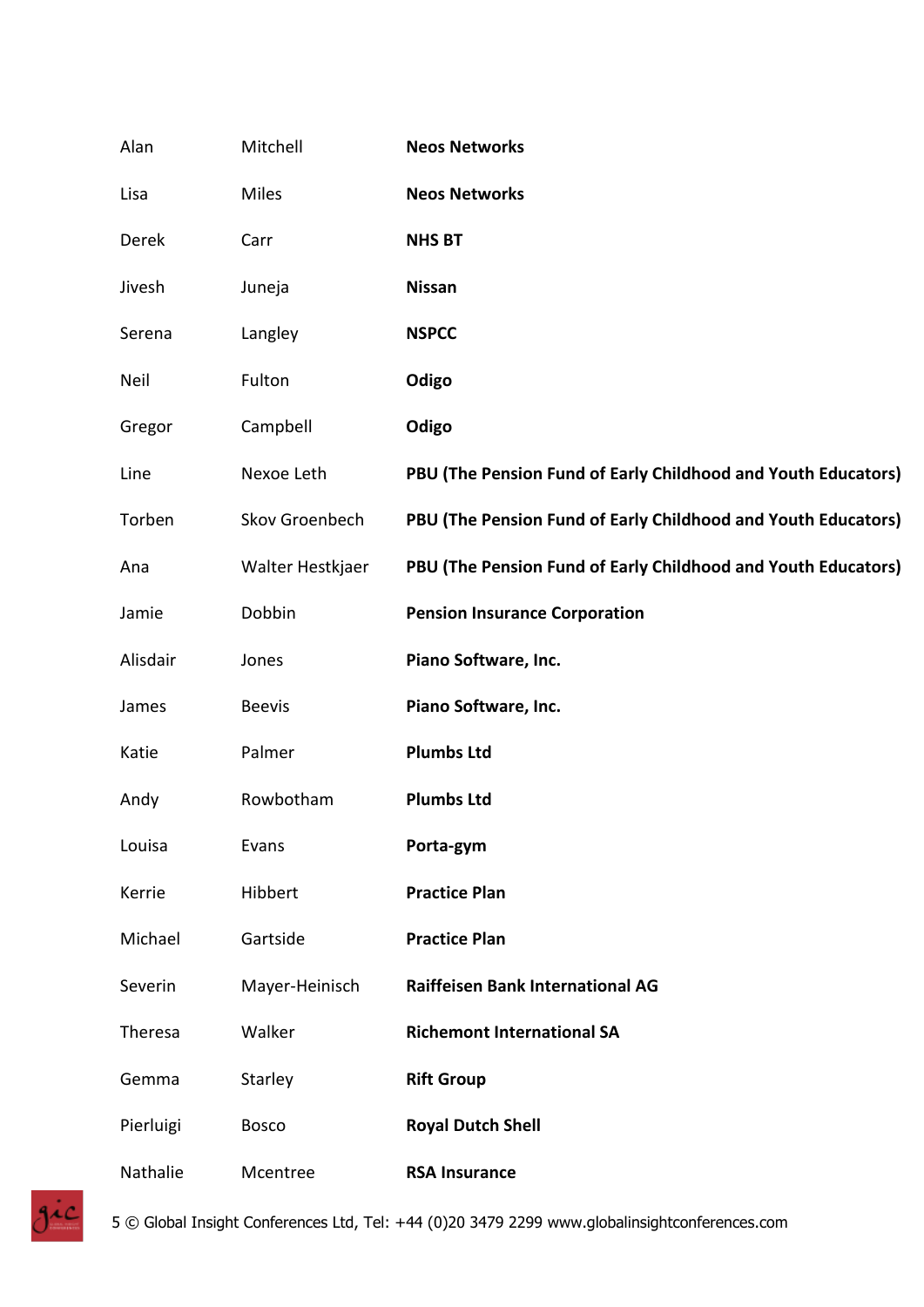| Julie         | Keogh         | <b>Salamander Pumped Shower Systems Ltd</b> |
|---------------|---------------|---------------------------------------------|
| Mike          | Oxley         | <b>Salamander Pumped Shower Systems Ltd</b> |
| Karen         | Peters        | <b>Sefas</b>                                |
| Vicki         | <b>Starrs</b> | <b>Solus Accident Repair</b>                |
| Rosalind      | Ogden         | St George's, University of London           |
| <b>Brooke</b> | Opalinski     | <b>Star Pubs &amp; Bars</b>                 |
| John          | O'Connor      | <b>Star Pubs &amp; Bars</b>                 |
| Kate          | Walker        | <b>Sue Ryder</b>                            |
| Philip        | <b>Boden</b>  | <b>Sue Ryder</b>                            |
| Sean          | <b>Bishop</b> | <b>Sue Ryder</b>                            |
| Anna          | Heneghan      | <b>Sue Ryder</b>                            |
| Patrick       | Moss          | <b>Synectics Solutions</b>                  |
| Osman         | Khurshid      | <b>Synectics Solutions</b>                  |
| Milon (Mils)  | Harman        | <b>Tes</b>                                  |
| Tasha         | Payne         | <b>Thales</b>                               |
| <b>Becky</b>  | Franks        | The Co-operative Bank plc                   |
| Sophie        | Palmer        | The Co-operative Bank plc                   |
| Wendy         | Edwards       | The Hyde Group                              |
| Keeret        | Riat          | <b>The Roof Light Company</b>               |
| Simon         | Pitcher       | <b>The Roof Light Company</b>               |
| Sarah         | Trueman       | <b>The Roof Light Company</b>               |
| <b>Nick</b>   | Cockayne      | <b>The Roof Light Company</b>               |
| Maureen       | Jamieson      | <b>The Roof Light Company</b>               |